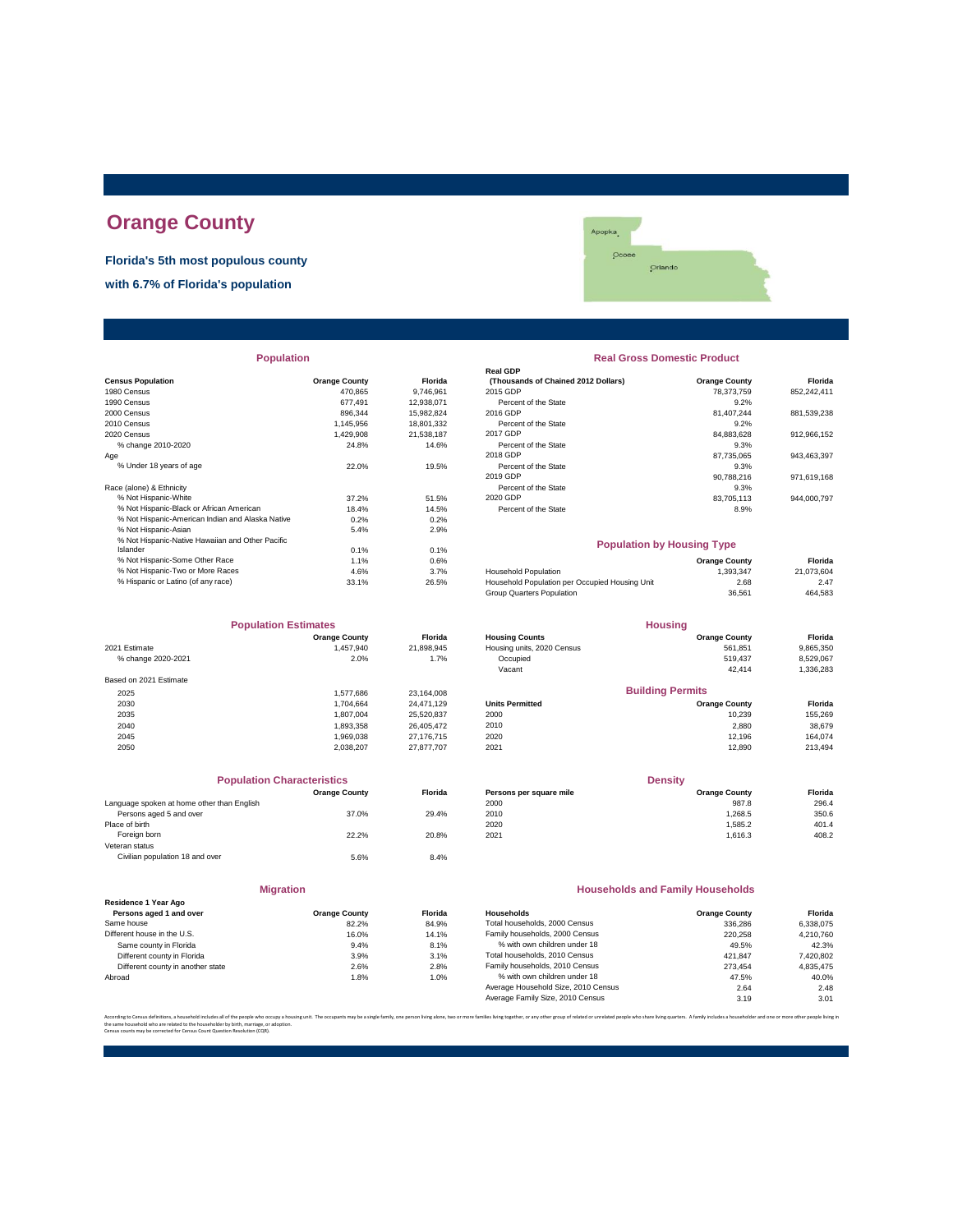## **Orange County**

 $\sim$ 

|                                                                              |                      |                  | <b>Employment and Labor Force</b>                         |                      |               |
|------------------------------------------------------------------------------|----------------------|------------------|-----------------------------------------------------------|----------------------|---------------|
| <b>Establishments</b>                                                        |                      |                  | <b>Establishments</b>                                     |                      |               |
| 2020                                                                         | <b>Orange County</b> | Florida          | % of All Industries, 2020                                 | <b>Orange County</b> | Florida       |
| All industries                                                               | 48,286               | 763,854          | All industries                                            | 48,286               | 763,854       |
| Natural Resource & Mining                                                    | 165                  | 5,514            | Natural Resource & Mining                                 | 0.3%                 | 0.7%          |
| Construction                                                                 | 4,846                | 77,720           | Construction                                              | 10.0%                | 10.2%         |
| Manufacturing                                                                | 1,189                | 21,822           | Manufacturing                                             | 2.5%                 | 2.9%          |
| Trade, Transportation and Utilities<br>Information                           | 9,214<br>983         | 145,853          | Trade, Transportation and Utilities<br>Information        | 19.1%<br>2.0%        | 19.1%         |
| <b>Financial Activities</b>                                                  | 5,606                | 13,437<br>83,911 | <b>Financial Activities</b>                               | 11.6%                | 1.8%<br>11.0% |
| Professional & Business Services                                             | 12,159               | 187,348          | Professional & Business Services                          | 25.2%                | 24.5%         |
| Education & Health Services                                                  | 5,126                | 87,764           | Education & Health Services                               | 10.6%                | 11.5%         |
| Leisure and Hospitality                                                      | 4,636                | 61,008           | Leisure and Hospitality                                   | 9.6%                 | 8.0%          |
| <b>Other Services</b>                                                        | 3,332                | 56,385           | <b>Other Services</b>                                     | 6.9%                 | 7.4%          |
| Government                                                                   | 217                  | 5,895            | Government                                                | 0.4%                 | 0.8%          |
|                                                                              |                      |                  |                                                           |                      |               |
| <b>Average Annual Employment</b>                                             |                      |                  | <b>Average Annual Wage</b>                                |                      |               |
| % of All Industries, 2020                                                    | <b>Orange County</b> | Florida          | 2020                                                      | <b>Orange County</b> | Florida       |
| All industries                                                               | 767,708              | 8,453,489        | All industries                                            | \$56,578             | \$55,840      |
| Natural Resource & Mining                                                    | 5.7%                 | 0.8%             | Natural Resource & Mining                                 | \$62,192             | \$37,710      |
| Construction                                                                 | 4.5%                 | 6.7%             | Construction                                              | \$77,061             | \$55,840      |
| Manufacturing                                                                | 18.3%                | 4.5%             | Manufacturing                                             | \$48,659             | \$66,738      |
| Trade, Transportation and Utilities                                          | 2.0%                 | 20.6%            | Trade, Transportation and Utilities                       | \$84,974             | \$49,342      |
| Information                                                                  | 6.0%                 | 1.5%             | Information                                               | \$83,069             | \$93,360      |
| <b>Financial Activities</b>                                                  | 18.3%                | 6.9%             | <b>Financial Activities</b>                               | \$70,600             | \$84,295      |
| Professional & Business Services                                             | 12.1%                | 16.1%            | Professional & Business Services                          | \$59,678             | \$68,218      |
| Education & Health Services                                                  | 19.9%                | 15.3%            | Education & Health Services                               | \$33,640             | \$55,099      |
| Leisure and Hospitality                                                      | 2.6%                 | 11.9%            | Leisure and Hospitality                                   | \$40,634             | \$27,694      |
| <b>Other Services</b>                                                        | 0.1%                 | 3.0%             | Other Services                                            | \$43,071             | \$41,131      |
| Government                                                                   | 10.1%                | 12.5%            | Government                                                | \$58,407             | \$58,821      |
| Industries may not add to the total due to confidentiality and unclassified. |                      |                  |                                                           |                      |               |
|                                                                              |                      |                  |                                                           |                      |               |
| Labor Force as Percent of Population<br>Aged 18 and Older                    | <b>Orange County</b> | Florida          | <b>Unemployment Rate</b>                                  | <b>Orange County</b> | Florida       |
| 2000                                                                         | 75.2%                | 64.2%            | 2000                                                      | 3.1%                 | 3.8%          |
| 2010                                                                         | 71.9%                | 61.8%            | 2010                                                      | 10.5%                | 10.8%         |
|                                                                              |                      | 58.6%            | 2020                                                      |                      | 8.2%          |
| 2020<br>2021                                                                 | 68.1%<br>66.8%       | 59.0%            | 2021                                                      | 11.5%<br>5.2%        | 4.6%          |
|                                                                              |                      |                  |                                                           |                      |               |
|                                                                              |                      |                  | <b>Income and Financial Health</b>                        |                      |               |
| Personal Income (\$000s)                                                     | <b>Orange County</b> | Florida          | Per Capita Personal Income                                | <b>Orange County</b> | Florida       |
| 2000                                                                         | \$25,077,178         | \$472,851,789    | 2000                                                      | \$27,770             | \$29,466      |
| 2010                                                                         | \$39,186,348         | \$732,457,478    | 2010                                                      | \$34,117             | \$38,865      |
| 2011                                                                         | \$41,731,365         | \$771,409,454    | 2011                                                      | \$35,647             | \$40,482      |
| % change 2010-11                                                             | 6.5%                 | 5.3%             | % change 2010-11                                          | 4.5%                 | 4.2%          |
| 2012                                                                         | \$43,544,506         | \$800,551,723    | 2012                                                      | \$36,205             | \$41,475      |
| % change 2011-12                                                             | 4.3%                 | 3.8%             | % change 2011-12                                          | 1.6%                 | 2.5%          |
| 2013                                                                         | \$44,877,062         | \$802,975,701    | 2013                                                      | \$36,552             | \$41,069      |
| % change 2012-13                                                             | 3.1%                 | 0.3%             | % change 2012-13                                          | 1.0%                 | $-1.0%$       |
| 2014                                                                         | \$48,236,723         | \$861,412,339    | 2014                                                      | \$38,374             | \$43,388      |
| % change 2013-14                                                             | 7.5%                 | 7.3%             | % change 2013-14                                          | 5.0%                 | 5.6%          |
| 2015                                                                         | \$52,157,961         | \$919,834,894    | 2015                                                      | \$40,375             | \$45,493      |
| % change 2014-15                                                             | 8.1%                 | 6.8%             | % change 2014-15                                          | 5.2%                 | 4.9%          |
| 2016                                                                         | \$54,286,750         | \$954,069,719    | 2016                                                      | \$40,886             | \$46,253      |
| % change 2015-16                                                             | 4.1%                 | 3.7%             | % change 2015-16                                          | 1.3%                 | 1.7%          |
| 2017                                                                         | \$58,409,750         | \$1,023,131,116  | 2017                                                      | \$43,020             | \$48,774      |
| % change 2016-17                                                             | 7.6%                 | 7.2%             | % change 2016-17                                          | 5.2%                 | 5.5%          |
| 2018                                                                         | \$61,920,511         | \$1,087,188,628  | 2018                                                      | \$44.751             | \$51.150      |
| % change 2017-18                                                             | 6.0%                 | 6.3%             | % change 2017-18                                          | 4.0%                 | 4.9%          |
| 2019                                                                         | \$65,087,615         | \$1,139,799,293  | 2019                                                      | \$46,645             | \$53,034      |
| % change 2018-19                                                             | 5.1%                 | 4.8%             | % change 2018-19                                          | 4.2%                 | 3.7%          |
| 2020                                                                         | \$69,363,482         | \$1,209,995,921  | 2020                                                      | \$49,390             | \$55,675      |
| % change 2019-20                                                             | 6.6%                 | 6.2%             | % change 2019-20                                          | 5.9%                 | 5.0%          |
|                                                                              |                      |                  |                                                           |                      |               |
| Earnings by Place of Work (\$000s)                                           |                      |                  | <b>Median Income</b>                                      |                      |               |
| 2000                                                                         | \$27,373,521         | \$308,751,767    | Median Household Income                                   | \$61,416             | \$57,703      |
| 2010                                                                         | \$38,068,509         | \$438,983,914    | Median Family Income                                      | \$70,209             | \$69,670      |
| 2011                                                                         | \$39,231,632         | \$450,498,606    |                                                           |                      |               |
| % change 2010-11                                                             | 3.1%                 | 2.6%             | Percent in Poverty, 2020                                  |                      |               |
| 2012                                                                         | \$42,008,481         | \$468,410,475    | All ages in poverty                                       | 12.7%                | 12.4%         |
| % change 2011-12                                                             | 7.1%                 | 4.0%             | Under age 18 in poverty                                   | 16.7%                | 17.2%         |
| 2013                                                                         | \$44,196,707         | \$482,898,301    | Related children age 5-17 in families in poverty          | 16.2%                | 16.5%         |
| % change 2012-13                                                             | 5.2%                 | 3.1%             |                                                           |                      |               |
| 2014                                                                         | \$47,420,374         | \$512,375,290    | <b>Personal Bankruptcy Filing Rate</b>                    |                      |               |
| % change 2013-14                                                             | 7.3%                 | 6.1%             | (per 1,000 population)                                    | <b>Orange County</b> | Florida       |
| 2015                                                                         | \$51,090,733         | \$544,408,719    | 12-Month Period Ending December 31, 2020                  | 1.73                 | 1.66          |
| % change 2014-15                                                             | 7.7%                 | 6.3%             | 12-Month Period Ending December 31, 2021                  | 1.31                 | 1.38          |
| 2016                                                                         | \$54,431,603         | \$569,769,284    | State Rank                                                | 15                   | <b>NA</b>     |
| % change 2015-16                                                             | 6.5%                 | 4.7%             | NonBusiness Chapter 7 & Chapter 13                        |                      |               |
| 2017                                                                         | \$57,696,420         | \$603,668,170    |                                                           |                      |               |
| % change 2016-17                                                             | 6.0%                 | 5.9%             | Workers Aged 16 and Over                                  | <b>Orange County</b> | Florida       |
| 2018                                                                         | \$61,960,363         | \$639,620,451    | Place of Work in Florida                                  |                      |               |
| % change 2017-18                                                             | 7.4%                 | 6.0%             | Worked outside county of residence<br>Travel Time to Work | 13.4%                | 18.1%         |
| 2019                                                                         | \$65,026,694         | \$671,553,148    |                                                           |                      |               |
| % change 2018-19                                                             | 4.9%                 | 5.0%             | Mean travel time to work (minutes)                        | 28.8                 | 27.9          |
| 2020                                                                         | \$63,811,846         | \$688,764,753    |                                                           |                      |               |
| % change 2019-20                                                             | $-1.9%$              | 2.6%             |                                                           |                      |               |